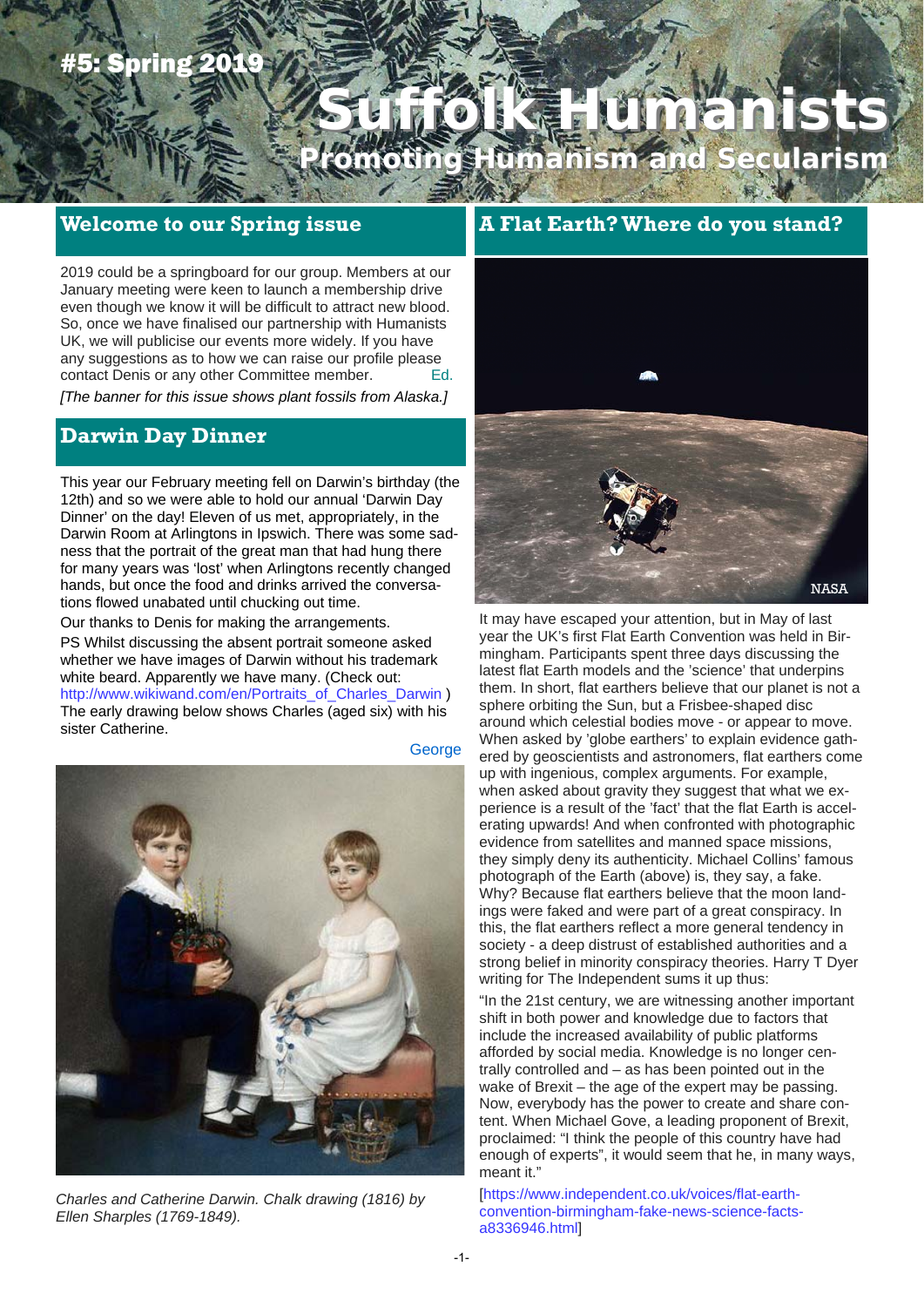# **Report on a Multicultural Day for primary school pupils**

In November, two members of our group, Peter Wells and John Palmer, were invited by The East of England Faiths Agency to talk to children from Bentley CEVC Primary School and Copdock Primary School at Copdock Village Hall. There were more than 120 children in the hall, ranging from those in year 1 to 10-11 year-olds in year 6. (The noise generated by 120 kids in one hall has to be experienced to be believed!)

As well as we Humanists, people from Jewish, Buddhist, Hindu and Muslim groups were invited to speak and to display artefacts relevant to their belief systems. The Hindu display was by far the prettiest stall, with garlands and statues of deities. The Jewish representative, besides displaying a lighted menorah, provided a large loaf of bread, which the kids greatly enjoyed. The Buddhist gong was a pleasant background sound. Our display was more practical, with our usual mix of archaeological and scientific items, as well as 'slides' to explain our worldview and what we stand for.

With such a large age range to cater for, each half-hour presentation had to be different in content. Year 5 and year 6 children can listen to and understand discussions about atheism and agnosticism, and about the golden rule. They particularly enjoyed looking at pictures of famous nonbelievers. As always happens in these events, somebody pipes up with "I'm an atheist" or "My family is humanist".

It always seems to come as a surprise to children when the ages of the universe, the Earth and our species are explained. I used a timeline of early hominids through to *homo sapiens*, and a small display of fossils, to explain how old are the roots of morality, that they are not just the 4-6000 years believed by some. Questions are always forthcoming, from teachers as well as youngsters. Although our Bertrand Russell teapot was on display, we had no time to explain the reason for it. I left the kids with the task of Googling for an explanation.

Children in years 1 and 2 are, I think, too young really to understand, or be interested in, a lot of talk about beliefs and ethics. Indeed, I worried before the event that we – any of the groups – should be engaging with little 'uns who are barely more than infants. But, the fact is that they are exposed to religion in their daily school lives… They listened quite well to our talk about being happy and good and treating each other nicely, and then really enjoyed colouring-in their copy of the Happy Human image. Peter told them a story – a humanist variation of Red Riding Hood! - And a demonstration of 'magic' left them mystified, with a message from us that they should try and work out how it was done.

The day was, I believe, a great success. The children were interested and a delight to be with, well behaved and keen. As a humanist, I hope of course that our worldview is the one that the children will grow to appreciate.

#### **John**

# **Thoughts on Thought for Today** By George Bethell

By John Palmer For many years, the British Humanists Association (now Humanists UK) has run a small but important campaign to change the rules concerning those eligible to contribute to Thought for Today (TFTD), the daily slot on the BBC's flagship Today Programme reserved for speakers representing recognised religions. The campaign to include humanists and other speakers with non-religious world views has long been supported by people from within the Beeb. In 2012, Evan Davis said that the absence of non-religious voices on TFTD constituted "*a form of discrimination*". In 2017, the newly appointed editor of the Today programme, Sarah Sands, said about TFTD, "… *surely we should also include humanists? I admire religion and believe it is robust enough to have challengers*". Most recently, John Humphries criticised TFTD's current format and called for it to become "*a secular moment for reflection*". Fellow presenter Justin Webb weighed in with his description of typical 'Thoughts'; "*They're all roughly the same. If everyone was nicer to everyone else, it would be fine. But from my cursory glance around the world, I think a lot of religious people don't want to be nice to each other*."

> So far the BBC has ignored polite pleas to make TFTD more inclusive. However, Catherine Bennett in an opinion piece for the Guardian makes a much more serious claim. She asserts that some speakers who deliver anodyne thoughts on TFTD ("*I saw a nice film/sky/pair of shoes recently; it put me in mind of Jesus/the Prophet/Guru Nanak.*") hold views that are far less wholesome. She hits hard: "*You can't tell, from a brief, TFTD introduction, which of its Anglican bishops failed adequately to respond to allegations of sexual abuse, nor which of its regulars oppose same sex marriage, or deny women jobs or prosper by rarely mentioning that they consider homosexuality to be a sin*."

Surely the BBC can see that the time for change is nigh...

#### **George**

[See: https://www.theguardian.com/commentisfree/2019/ mar/02/thought-for-the-day-silence-bbc-preachers-whokeep-women-down-thought-for-the-day]



**Opposite**: *This is one of a series of 'Thoughts For The Commute' produced by the BHA in 2014 as a response to the BBC's TFTD. You can see/download all TFTC posters from the Humanists UK website.*